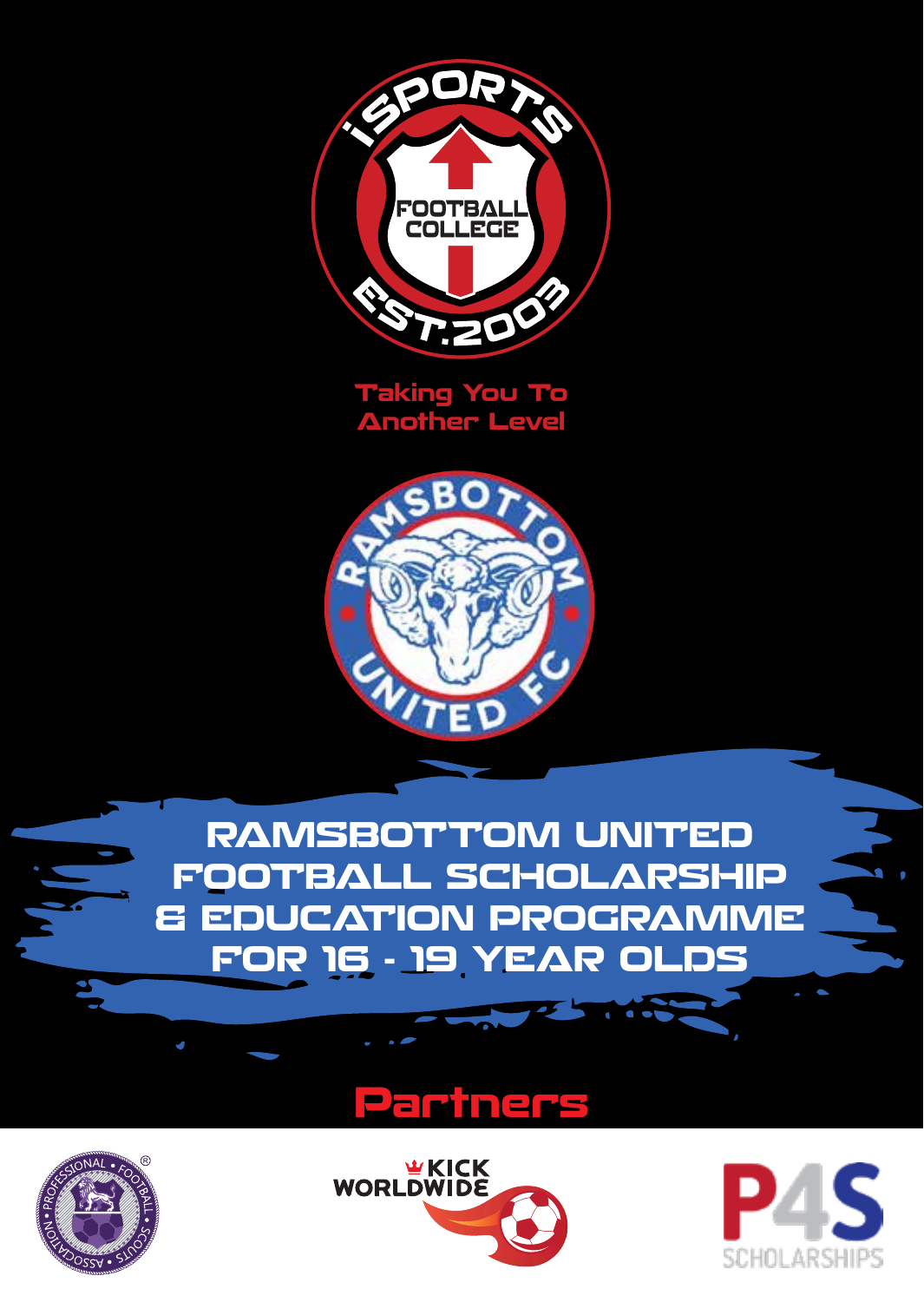#### Our Football College was established in 2003. We have a growing number of campuses in different areas of the country. Since 2003 we have been delivering high quality, dynamic and professional Football Scholarship and Education Programmes.

Together with our partners, we have recently been graded as GOOD by OFSTED, which along with our partners puts us amongst the best in the country.

Over the many years since we opened, we have had excellent achievement rates. Our alumni of past graduates includes people who have gone on to university in this country or overseas, or a career in sport, either with some making it as a professional footballer and many who have made it as semi professional footballers.

There are also many others who are working full time in sport in areas such as Coaching, Teaching, Strength & Conditioning, Sports Development, Sports Science, Sports Nutrition, Sports Analysis, Sports Therapy, Sports Business and Management & Officiating.



All individuals train and play in matches for up to 12 hours per week. Everyone has their own Individual : Plan that tracks and monitors their development during their time on the prograi All individuals train and play in matches for up to 12 hours per week. Everyone has their own Individi<br>Development Plan that tracks and monitors their development during their time on the programme. amet, consectetuer adipiscing

We train the players as a squad, but also as individuals in order to improve on their strengths and turn their<br>Weaknesses into strengths do consequente do consequente do consequente do consequente do consequente do consequente do consequente do co<br>Durante do consequente do consequente do consequente do consequente do consequente do consequente do consequen weaknesses into strengths.

We use the same technology that Premier League clubs use for Player Analysis such as the PlayerTek GPS ig System, Suunto Heart Rate Monitoring and SMARTSPEED Timing Gates. We use the same technology that Premier League clubs use for Player Analysis si<br>Tracking System, Suunto Heart Rate Monitoring and SMARTSPEED Timing Gates. enim ad minim veniam, quis nostrud exerci

## The Football Scholarship element of the overall programme has the following benefits:<br>**The Football** Scholarship element of the overall programme has the following benefits:

- The best opportunity for individuals age 16 19 to develop their game whilst Lorem insulation and constitution and constitution and constitution and constitution and continuing eliteration.
- diam nonummy nibh european diam non-tincidual Player Development Plan autem verled en de vel en de vel en de vel en de vel en de vel en de vel en de vel en de vel en de vel en de v<br>An individual Player Development Plan

**WELCOME**

- The Expertise of experienced and highly qualified professional staff and many  $\mathcal{L}(\mathcal{A})$ with an idea indigent consequence in an<br>The Expertise of experienced and highly qualified professional staff
- p to 12 hours per week of professional training and matches vel in the interest of the interest and majory qualified processional star.<br>Up to 12 hours per week of professional training and matches
- ipete in Leagues against other teams from around the co are to constant per country processes a cannot an increase the country<br>Compete in Leagues against other teams from around the country
- Lorem in National Cups and International Tournaments and the consection  $\mathbf{C}$ odio dignissim qui blandit Compete in National Cups and International Tournaments
- Representative Squads against Professional Clubs enters<br>Play in our Representative Squads against Professional Clubs
- Excellent facilities that are close to tram, train and bus stops
- Opportunities to progress into Professional /Semi Professional Football, USA Scholarships<br>.

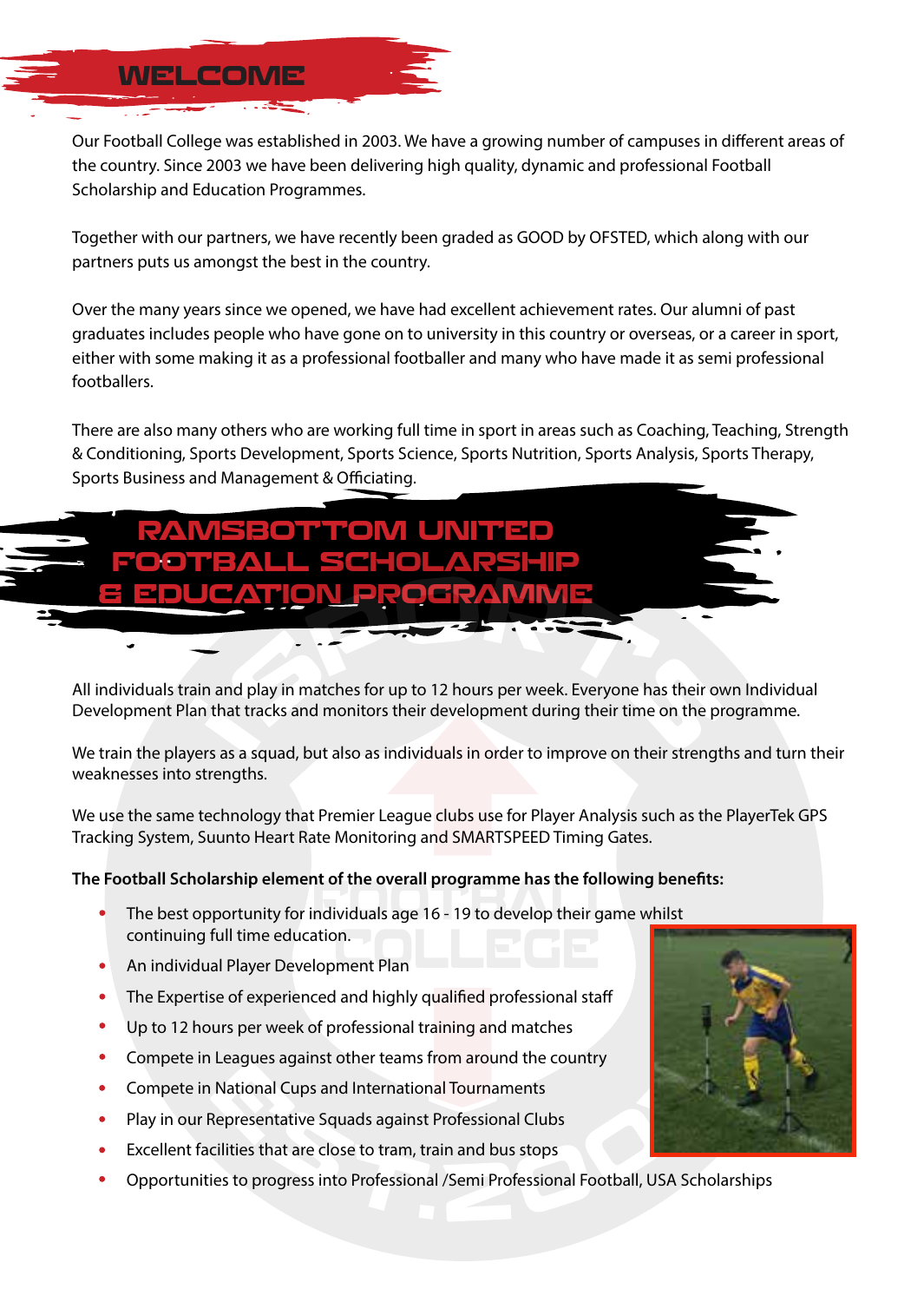

Each individual has their own study programme based on their GCSE grades. However, there is a qualification at every level based on what has been obtained at school. Even if an individual feels they will not do well in their GCSE exams, there is still an opportunity at our college upon leaving school.

Our teaching is dynamic and engaging. Individuals are not only assessed on their theoretical knowledge, but also on their practical application.

Individuals have the use of desktop computers and/or laptops, various IT and an extensive library of resources to help them achieve.





The components of their own study individual programme are:-

Study one main core qualification based on their GCSE grades from the list below:

BTEC Level 3 Extended Diploma in Sport (equivalent to 3 A Levels) BTEC Level 3 Diploma in Sport in Sport (equivalent to 2 A Levels) BTEC Level 3 90 Credit Diploma in Sport (equivalent to 1.5 A Levels) BTEC Level 3 Subsidiary Diploma in Sport (equivalent to 1 A Level) Level 2 NVO Certificate in Activity Leadership BTEC Level 1 Diploma in Sport & Active Leisure

- **Individual Tutorials**
- **Educational Trips & Visits**
- **GCSE or Functional Skills Maths (if achieved below a GCSE Grade 4/C)**
- **GCSE or Functional Skills English (if achieved below a GCSE Grade 4/C)**
- **Preparation for Work and/or Work Experience**

It is a government policy that every individual has to complete at least 36 hours each year of sports based work experience.

Each individual chooses where how and where they do this with our assistance. Together with Kickworldwide these will include overseas work experience for a select number of individuals.